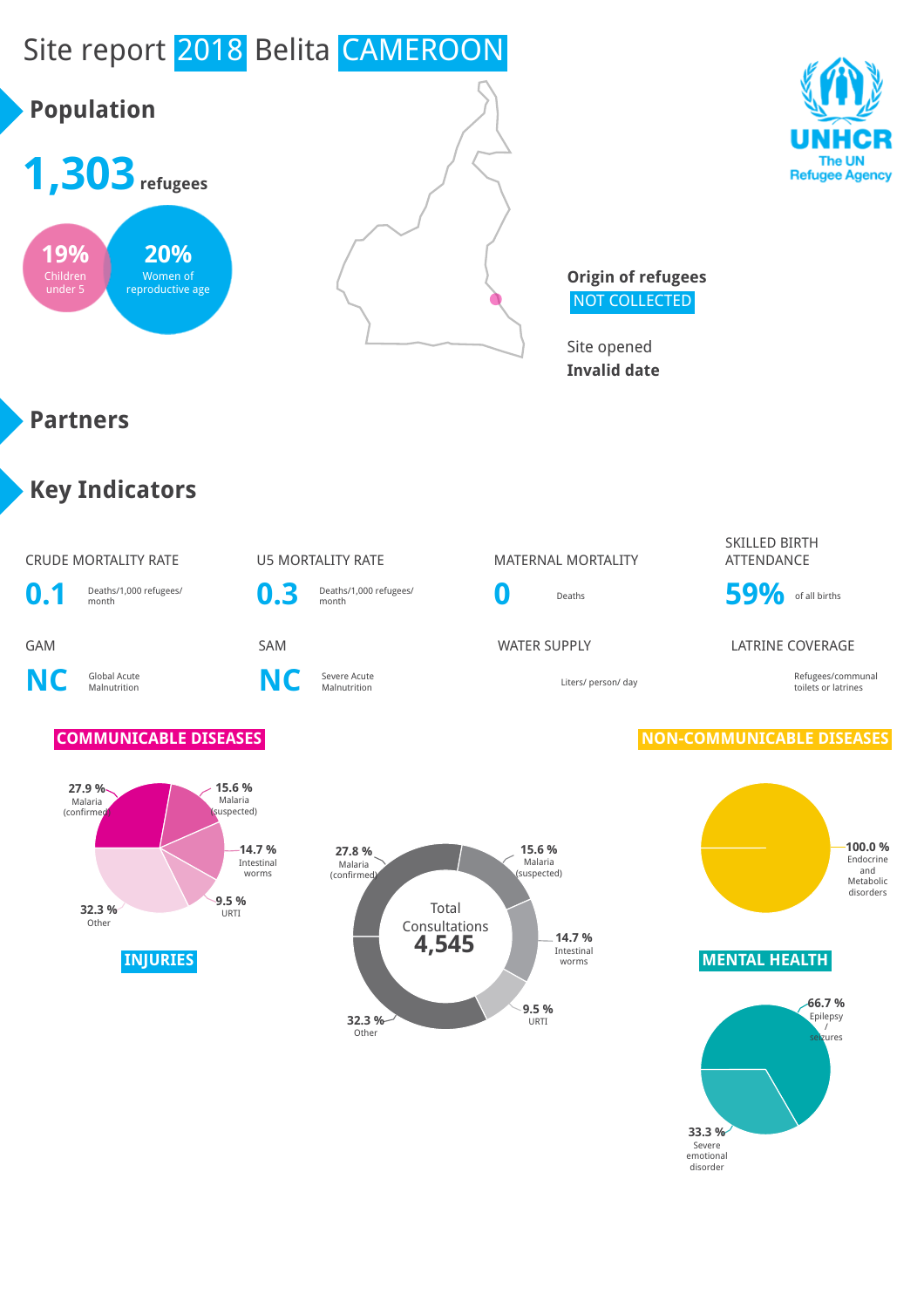## **Public Health**

| <b>HEALTH STAFFING</b>                                      | <b>INDICATOR</b> | <b>STANDARD</b> |           | <b>MORBIDITY</b>                                 | <b>INDICATOR</b> | <b>STANDARD</b> |           |
|-------------------------------------------------------------|------------------|-----------------|-----------|--------------------------------------------------|------------------|-----------------|-----------|
| Number of medical doctors                                   |                  | 1: 50,000       | $\bullet$ | Incidence of malaria among children under        | 210              |                 |           |
| Number of qualified nurses                                  |                  | $1:$ < 10,000   | $\bullet$ | Incidence of watery diarrhoea among              | 10               |                 |           |
| Number of community health workers                          |                  | 1:1,000         | $\bullet$ | children under 5                                 |                  |                 |           |
| <b>ACCESS AND UTILIZATION</b>                               | <b>INDICATOR</b> | <b>STANDARD</b> |           | Incidence of pneumonia among children<br>under 5 | 56               |                 |           |
| Consultations per trained clinician per day                 | 15               | < 50            | Ø         | Incidence of pneumonia among over 5              | 15               |                 |           |
| Health utilisation rate (new visits / refugee /             | 2.9              | $1 - 4$         | ☑         | Tuberculosis success rate                        |                  | < 90%           |           |
| year)<br>Proportion of host population consultations        | 22%              |                 |           | Were any MDR/X-TB cases diagnosed among<br>PoCs? |                  | <b>No</b>       |           |
| <b>MORTALITY</b>                                            | <b>INDICATOR</b> | <b>STANDARD</b> |           | <b>VACCINATION</b>                               | <b>INDICATOR</b> | <b>STANDARD</b> |           |
| <b>Crude Mortality Rate</b><br>(CMR) (/1000/month)          | 0.1              | < 0.75          | Ø         | Full vaccination coverage                        | 171%             | < 95%           |           |
| Under-five Mortality Rate<br>(U5MR) (/1000/month)           | 0.3              | < 1.5           | Ø         | Measles vaccination coverage                     | 206%             | < 95%           | $\bullet$ |
| <b>Infant Mortality Rate</b><br>(IMR) (/1000 livebirths)    | 0.0              | $30$            | Ø         | Source of vaccination data                       |                  |                 |           |
| <b>Neonatal Mortality Rate</b><br>(NNMR) (/1000 livebirths) | $\mathbf 0$      | < 20            | Ø         | IN-PATIENT DEPARTMENT (IPD)                      | <b>INDICATOR</b> | <b>STANDARD</b> |           |
| <b>OUTBREAK ALERT AND RESPONSE</b>                          | <b>INDICATOR</b> | <b>STANDARD</b> |           | Average length of stay (days)                    | 2.6              |                 |           |
| Proportion of outbreaks investigated within 48<br>hours     |                  | 100%            |           | Case fatality rate                               | 0.0              |                 |           |
| Number of outbreaks reported                                | 0                |                 |           | Hospitalisation rate                             | 178.8            | $50 - 150$      |           |

# **Reproductive Health**

| <b>ANTENATAL CARE</b>                                                                     | <b>INDICATOR</b> | <b>STANDARD</b> |                       | <b>FAMILY PLANNING</b>                                                      | <b>INDICATOR</b> | <b>STANDARD</b> |   |
|-------------------------------------------------------------------------------------------|------------------|-----------------|-----------------------|-----------------------------------------------------------------------------|------------------|-----------------|---|
| Antenatal care coverage                                                                   | 16%              | > 90%           | $\boldsymbol{\Omega}$ | Contraceptive prevalence rate                                               | 0%               | $\geq 30\%$     | ⊠ |
| Coverage of antenatal tetanus vaccination                                                 | 44%              | >95%            | $\boldsymbol{\Omega}$ | Source of contraceptive prevalence data                                     |                  |                 |   |
| <b>DELIVERY CARE</b>                                                                      | <b>INDICATOR</b> | <b>STANDARD</b> |                       | SEXUAL AND GENDER-BASED VIOLENCE (SGBV)                                     | <b>INDICATOR</b> | <b>STANDARD</b> |   |
| Proportion of births attended by skilled<br>personnel                                     | 59%              | $\geq 90\%$     | Ø                     | Total number of reported rapes                                              | $\mathbf{0}$     |                 |   |
| Proportion of births conducted by caesarean<br>section                                    | 0%               | $5 - 15%$       | ظ                     | Proportion of eligible rape survivors provided<br>with PEP within 72 hours  |                  | 100%            |   |
| Proportion of newborn infants with low birth<br>weight (<2500 gs) (weighed within 72 hrs) | 6%               | < 15%           |                       | Proportion of eligible rape survivors provided<br>with ECP within 120 hours |                  | 100%            |   |
| Proportion of teenage pregnancies                                                         | 9%               |                 |                       | SEXUALLY TRANSMITTED INFECTIONS (STIS)                                      | <b>INDICATOR</b> | <b>STANDARD</b> |   |
| Still birth rate (/ 1000 total births / month)                                            | 0                |                 |                       | Number of genital ulcer diseases                                            | 12               |                 |   |
| Number of maternal deaths                                                                 | $\mathbf{0}$     |                 |                       | Number of Pelvic Inflammatory diseases                                      | 28               |                 |   |
| Proportion of maternal deaths investigated<br>within 48 hours                             |                  | 100%            |                       |                                                                             |                  |                 |   |